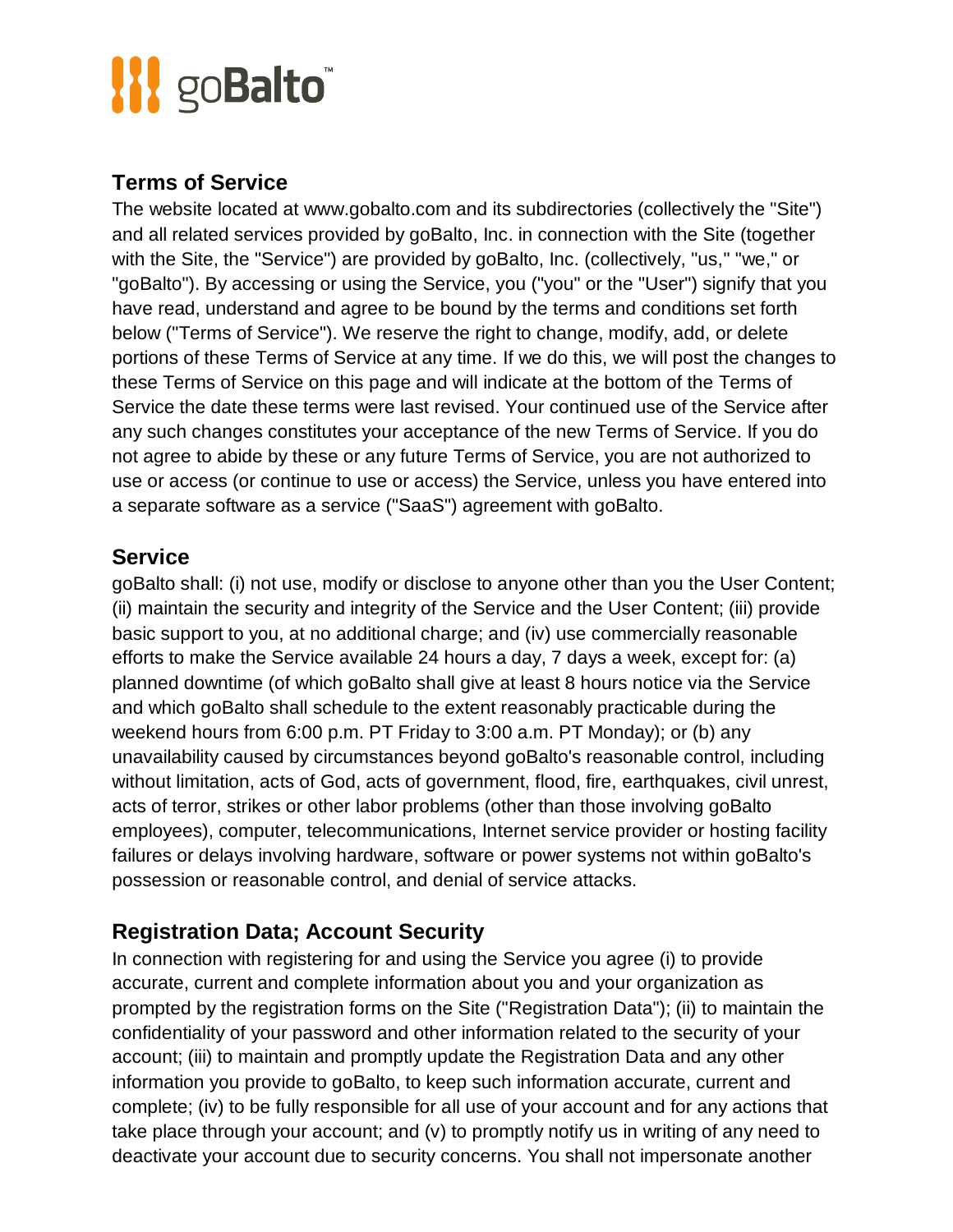goBalto user or provide false identity information in order to gain access or use the Service and you agree to promptly notify us of any suspected breaches of security. If you use the Service on behalf of a company or other organization, you hereby represent and warrant that you are authorized to bind such company or organization to the Terms of Service and to act on behalf of such company with respect to any actions you take in connection with the Service. You agree to respond promptly and completely to requests from goBalto for additional information that goBalto deems necessary to determine your authority to act on behalf of a company or organization. In addition, goBalto may collect information from sources other than you and may take other actions to confirm your authority to act on behalf of a company or organization in connection with the Service. goBalto may suspend or terminate your access to the Service and your account if goBalto has reason to believe that you are not authorized to act on behalf of a company or organization for whom you claim to be acting in connection with the Services.

goBalto will provide you with use of the Service via the Site, including web user interface, data encryption, transmission and storage. goBalto may, from time to time, add new services and features to the Services. These new services and features will be included on the Site, and the use of new services will be governed by this agreement. You are required to provide your own computer Internet connectivity, browser and any peripherals.

You are responsible for all User activity and shall abide by all applicable local, state, national and foreign laws, treaties and regulations in connection with your use of those related to data privacy, international communications and the transmission of technical or personal data.

#### **Payment**

You shall pay all fees specified in all Order Forms hereunder. Except as otherwise provided, all fees are quoted and payable in United States dollars. All fees paid by Users in connection with the Service are non-refundable. goBalto may charge Users interest on any payments that are not paid when due hereunder at the rate of one and a half percent (1.5%) per month from the date such payments were due. goBalto may suspend or terminate a User's access to the Service if such User fails to pay goBalto any fees in the time periods required hereunder.

Unless otherwise stated, goBalto's fees do not include any direct or indirect local, state, federal or foreign taxes, levies, duties or similar governmental assessments of any nature, including value-added, use or withholding taxes (collectively, "Taxes"). You are responsible for paying all Taxes associated with its purchases hereunder, excluding taxes based on goBalto's net income or property. If goBalto has the legal obligation to pay or collect Taxes for which you are responsible under this section, the appropriate amount shall be invoiced to and paid by Customer, unless you provide goBalto with a valid tax exemption certificate authorized by the appropriate taxing authority.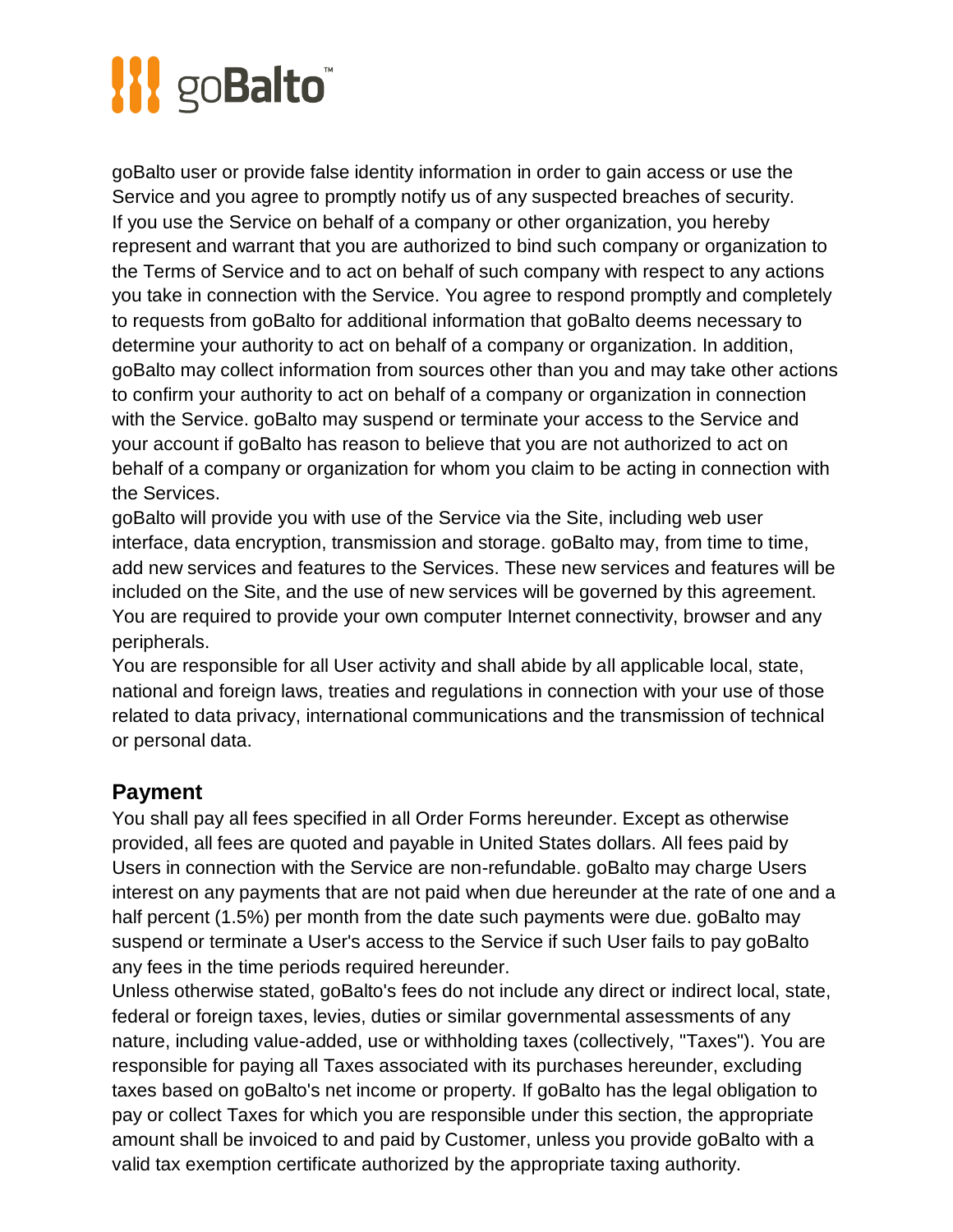## **Eligibility**

This Service is intended solely for users who are 18 years of age or older. Any registration by, use of or access to the Service by anyone under 18 is unauthorized and in violation of these Terms of Service. By using the Service, you represent and warrant that you are 18 years of age or older.

## **Privacy**

Use of the Service is also governed by our Privacy Policy, a copy of which is located [here.](https://www.gobalto.com/privacy-policy) By using the Service, you agree to the terms of the Privacy Policy and to have the data you submit to the Site transferred to and processed in the United States.

## **Proprietary Rights in Site Content; Limited License**

All content and technology on the Site and otherwise available through the Service, including designs, text, graphics, images, video, information, software, audio and other files, and their selection and arrangement (the "Site Content"), including all intellectual property rights thereto, are the proprietary and exclusive property of goBalto, its users or its licensors. No Site Content may be modified, copied, distributed, framed, reproduced, republished, downloaded, scraped, displayed, posted, transmitted, or sold in any form or by any means, in whole or in part, other than as expressly permitted in these Terms of Service, provided that the foregoing does not apply to your own User Content (as defined below) that you legally post on the Site. Authorized Users may access and use the Site and the Site Content and download or print a reasonable number of copies of portions of the Site Content to which the User has properly gained access solely for the User's internal use, provided that the User maintains all copyright or other proprietary notices on all copies of such Site Content. Except for your own User Content, you may not publish or otherwise distribute Site Content, including via the Internet or any intranet or extranet site, or incorporate the Site Content in any other database or compilation. You may not use any data mining, robots, scraping or similar data gathering or extraction methods to obtain Site Content. Any use of the Site or the Site Content other than as specifically authorized herein is prohibited and will automatically terminate your rights with respect to use of the Service and the Site Content granted herein. All rights of goBalto or its licensors that are not expressly granted in these Terms of Service are reserved to goBalto and its licensors.

### **User Content Posted on the Site**

You are solely responsible for the accuracy, quality, integrity, legality, reliability, appropriateness and right to use of all content, messages, notes, text, information, listings, and any other content that you upload, publish or display (hereinafter, "post") on or through the Service, or transmit to or share with other Users (collectively, "User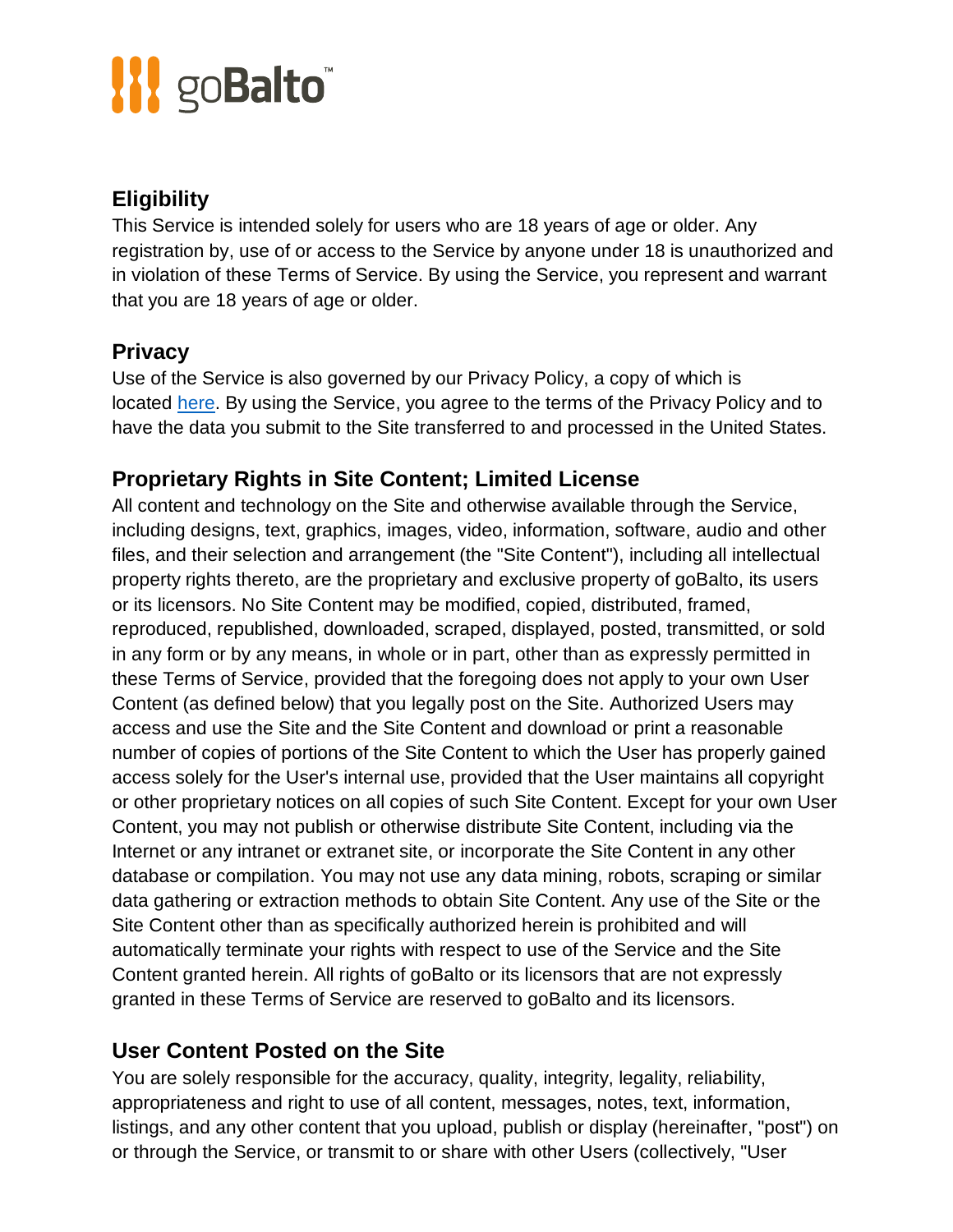Content"). You may not post, transmit, or distribute User Content that you did not create or that you do not have permission to post.

When you post User Content to the Site, you grant, and you represent and warrant that you have the right to grant, to goBalto an irrevocable, perpetual, non-exclusive, transferable, fully paid, worldwide license (with the right to sublicense) to use such User Content for purposes of providing and operating the Service which includes sharing User Content with parties whom have the appropriate access permissions as granted via the system security access.

## **Intellectual Property Rights; Trademarks**

goBalto is the sole owner of all right, title and interest, including all related intellectual property rights, in and to the Service and technology and any suggestions, ideas, enhancement requests, feedback, recommendations or other information provided by you or any other party relating to the Service. This agreement is not a sale and does not convey to you any rights of ownership in or related to the Service, the technology, the goBalto logo, or the intellectual property rights owned by goBalto.

"GOBALTO" and other goBalto graphics, logos, designs, page headers, button icons, scripts and service names are the trademarks, trademarks or trade dress of goBalto in the U.S. and other countries. You may not use goBalto's trademarks and trade dress, including as part of trademarks and/or as part of domain names, in connection with any product or service in any manner that is likely to cause confusion or create the impression that goBalto endorses any product or service. You may not reproduce or use goBalto's trademarks or trade dress without the prior written permission of goBalto.

## **User Conduct**

You agree to use the Service in compliance with these Terms of Service. You may use this Service only for your own lawful business purposes. You may not use this Service in any manner that could damage, disable, overburden or impair our servers or networks or interfere with another party's use of the Service. You represent and warrant that: (i) your use of the Service will be in compliance with all applicable laws (including the General Data Protection Regulation); (ii) you will be responsible for any compliance obligations arising out of your use of the Service; and (iii) the User Content and all other content submitted to the Service through your account or otherwise posted, transmitted, or distributed by you on or through the Service will not violate or infringe upon any applicable laws or the rights of any third party (including copyright, trademark, privacy, publicity or other personal or proprietary rights) and that such content shall not contain libelous, defamatory or otherwise unlawful material.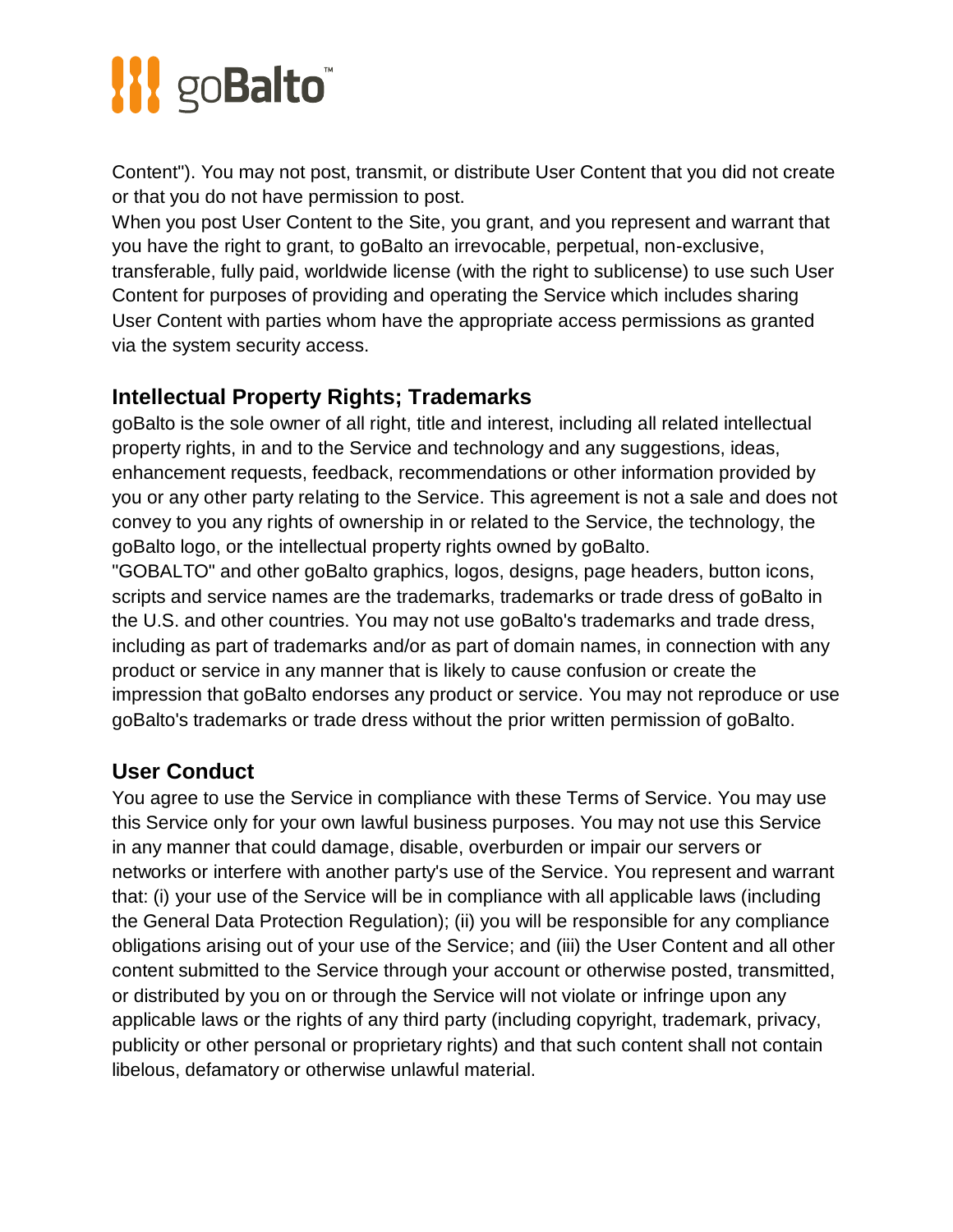In addition, you agree not to do any of the following in connection with your use of the Service:

- use automated scripts to collect information from or otherwise interact with the Service;
- impersonate any person or entity, or falsely state or otherwise misrepresent you or your affiliation with any person or entity;
- upload, post, transmit, distribute or otherwise make available any unsolicited or unauthorized advertising, solicitations, promotional materials, "junk mail," "spam," "chain letters," "pyramid schemes," or any other prohibited form of solicitation;
- upload, post, transmit, distribute or otherwise make available any material that contains software viruses, worms, Trojan horses or any other harmful computer code, files or programs designed to interrupt, destroy or limit the functionality of any computer software or hardware or telecommunications equipment;
- upload, post, transmit, distribute, store or otherwise make available content that would constitute, encourage or provide instructions for a criminal offense;
- use or attempt to use another's account, service or system without authorization from goBalto, or create a false identity on the Service;
- use the Service in a manner that may create a conflict of interest or undermine the purposes of the Service, such as trading reviews with other Users or writing or soliciting shill reviews;
- attempt to gain unauthorized access to the Service or its related systems or networks;
- copy, modify, adapt, translate, or reverse engineer any portion of the Site, its content or materials and/or the Service
- remove any copyright, trademark or other proprietary rights notices contained in or on the Site and/or Service; or
- reverse engineer or access the Service in order to build a competitive product or service or to build a product using similar ideas, features, functions or graphics of the Service, or copy any ideas, features, functions or graphics of the Service.

## **Third Party Websites and Content**

The Site contains (or you may be sent through the Service) links to other web sites ("Third-Party Sites") as well as articles, photographs, text, graphics, pictures, designs, sound, video, information, and other content or items belonging to or originating from third parties (the "Third Party Content"). Such Third-Party Sites and Third-Party Content are not investigated, monitored or checked for accuracy, appropriateness, or completeness by us, and we are not responsible for any Third-Party Sites accessed through the Site or any Third-Party Content posted on, available through the Site, including the content, accuracy, offensiveness, opinions, reliability, privacy practices or other policies of or contained in the Third-Party Sites or the Third-Party Content.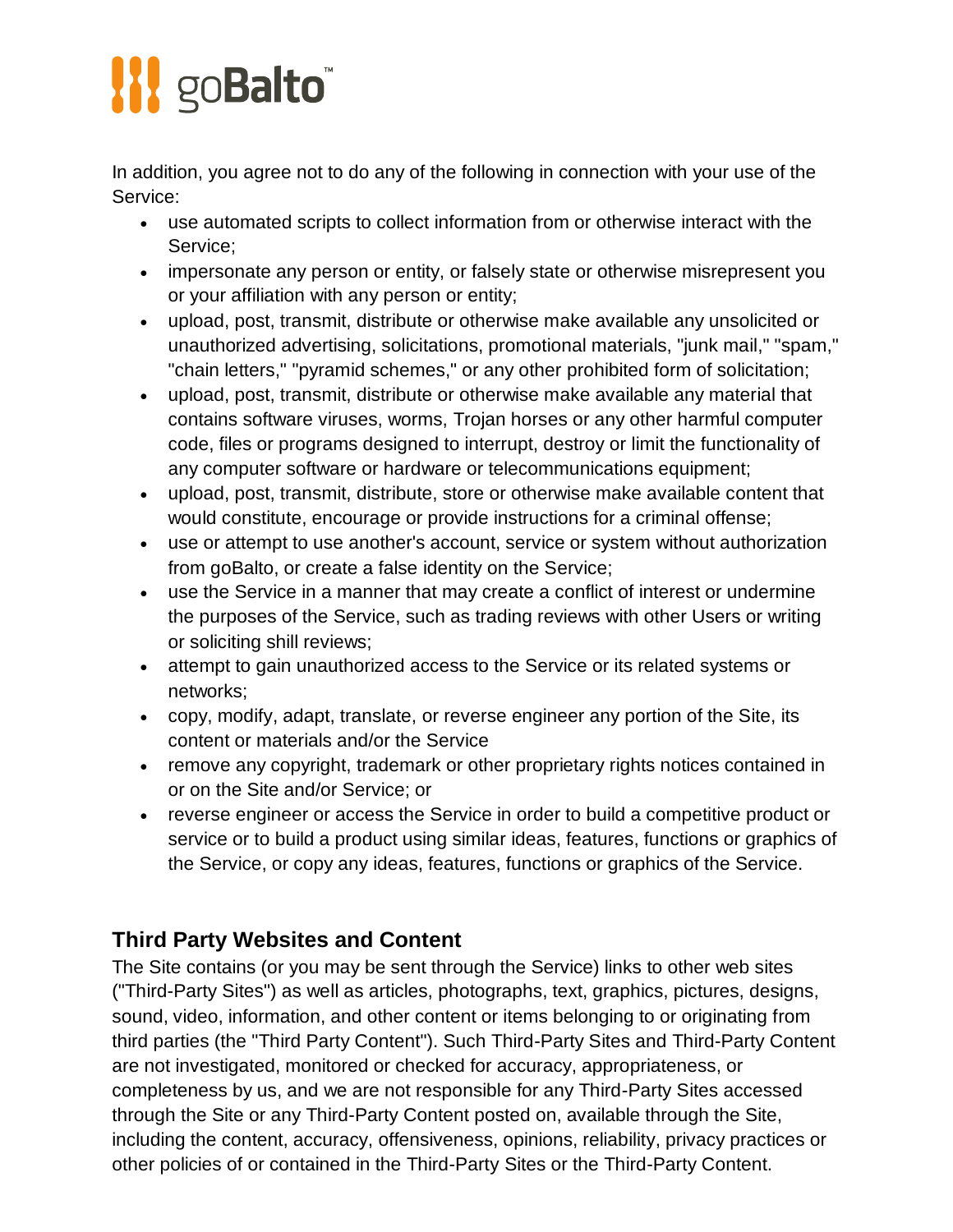Inclusion of, linking to or permitting the use of any Third-Party Site or any Third-Party Content does not imply approval or endorsement thereof by goBalto. If you decide to leave the Site and access the Third-Party Sites or to access or use any Third-Party Content, you do so at your own risk and you should be aware that our terms and policies no longer govern. You should review the applicable terms and policies, including privacy and data gathering practices, of any site to which you navigate from the Site or relating to any applications you use or install from the site.

#### **Disclaimers**

goBalto is not responsible or liable in any manner for any User Content or Third-Party Content posted on the Site or displayed in connection with the Service. Although we provide rules for user conduct and postings, we do not control and are not responsible for what users post, transmit or distribute on the Site and are not responsible for any offensive, inappropriate, obscene, unlawful or otherwise objectionable content you may encounter on the Site or in connection with any User Content or Third-Party Content. goBalto is not responsible for the conduct, whether online or offline, of any User. The Service may be temporarily unavailable from time to time for maintenance or other reasons. goBalto shall have no responsibility for any interruption, delay in operation or transmission, theft or destruction of, unauthorized access to, or alteration of, User communications or any other content made available via the Service. Under no circumstances will goBalto be responsible for any personal injury or death resulting from the use of the Service, any User Content or Third-Party Content, or any use of products or services provided by Users.

THE SERVICE, INCLUDING ALL CONTENT THEREIN, IS PROVIDED "AS IS" AND GOBALTO DISCLAIMS ANY AND ALL REPRESENTATIONS AND WARRANTIES WITH RESPECT TO THE SITE OR THE SERVICE, WHETHER EXPRESS OR IMPLIED, INCLUDING IMPLIED WARRANTIES OF TITLE, MERCHANTABILITY, FITNESS FOR A PARTICULAR PURPOSE OR NON-INFRINGEMENT. GOBALTO CANNOT GUARANTEE AND DOES NOT PROMISE ANY SPECIFIC RESULTS FROM USE OF THE SITE OR THE SERVICE. GOBALTO DOES NOT REPRESENT OR WARRANT THAT THE SOFTWARE, TECHNOLOGY, CONTENT OR MATERIALS ON THE SITE OR THE SERVICE ARE ACCURATE, COMPLETE, RELIABLE, CURRENT OR ERROR-FREE OR THAT THE SITE OR SERVICE, OR ITS SERVERS, ARE FREE OF VIRUSES OR OTHER HARMFUL COMPONENTS. THEREFORE, WITHOUT LIMITING THE FOREGOING, YOU UNDERSTAND AND AGREE THAT YOU DOWNLOAD OR OTHERWISE OBTAIN CONTENT, MATERIAL, DATA OR SOFTWARE FROM OR THROUGH THE SITE OR SERVICE AT YOUR OWN DISCRETION AND RISK AND THAT YOU WILL BE SOLELY RESPONSIBLE FOR YOUR USE THEREOF AND ANY DAMAGES TO YOUR COMPUTER SYSTEM, LOSS OF DATA OR OTHER HARM OF ANY KIND THAT MAY RESULT.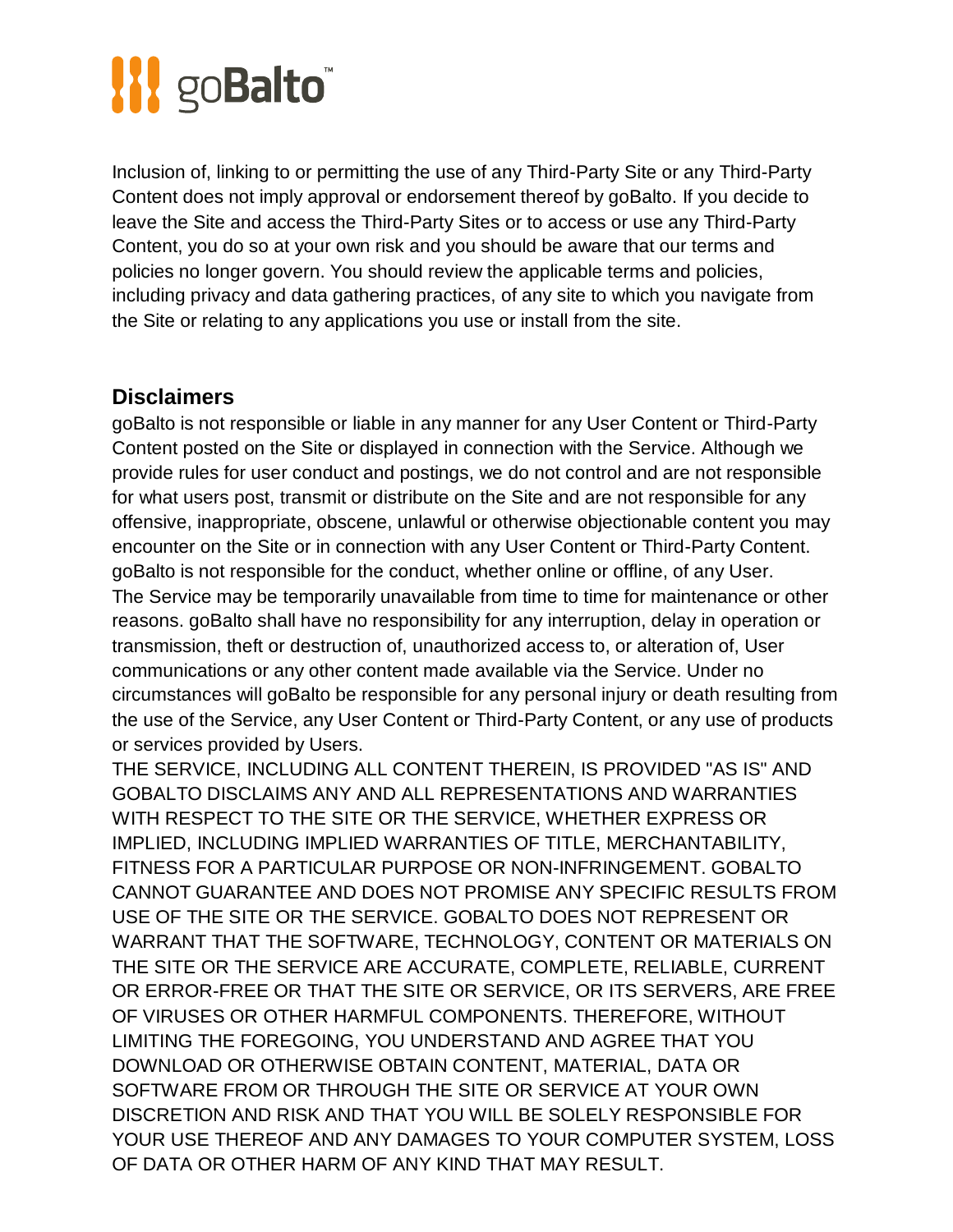

#### **Limitation on Liability**

IN NO EVENT WILL GOBALTO OR ITS DIRECTORS, EMPLOYEES OR AGENTS BE LIABLE TO YOU OR ANY THIRD PERSON FOR ANY INDIRECT, CONSEQUENTIAL, EXEMPLARY, INCIDENTAL, SPECIAL OR PUNITIVE DAMAGES, INCLUDING FOR ANY LOST PROFITS OR LOST DATA ARISING FROM YOUR USE OF THE SERVICE (INCLUDING BUT NOT LIMITED TO THE USE OF OR INABILITY TO USE THE SERVICE, OR FOR ANY CONTENT OBTAINED FROM OR THROUGH THE SERVICE, ANY INTERRUPTION, INACCURACY, ERROR OR OMISSION, REGARDLESS OF CAUSE IN THE CONTENT), OR ANY OF THE SITE CONTENT OR OTHER MATERIALS ON, ACCESSED THROUGH OR DOWNLOADED FROM THE SITE, EVEN IF GOBALTO IS AWARE OR HAS BEEN ADVISED OF THE POSSIBILITY OF SUCH DAMAGES. NOTWITHSTANDING ANYTHING TO THE CONTRARY CONTAINED HEREIN, GOBALTO'S LIABILITY TO YOU OR ANY PART CLAIMING THROUGH YOU FOR ANY CAUSE WHATSOEVER, AND REGARDLESS OF THE FORM OF THE ACTION, IS LIMITED TO THE AMOUNT PAID, IF ANY, BY YOU TO GOBALTO FOR THE SERVICE IN THE SIX (6) MONTHS PRIOR TO THE INITIAL ACTION GIVING RISE TO LIABILITY. THIS IS AN AGGREGATE LIMIT. THE EXISTENCE OF MORE THAN ONE CLAIM HEREUNDER WILL NOT INCREASE THIS LIMIT.

### **Termination**

goBalto may terminate or suspend your account or ability to use the Service, in whole or in part, without notice as specified in this Terms of Service and in the event that (i) you fail to pay any fees due hereunder to goBalto when due, or (ii) you violate the Terms of Service or violate any other rules that govern the use of the Service.

goBalto may modify the Service, and all content, software and other items used or contained in the Service, at any time. References on the Service to any companies, organizations, products, or services, or other information do not constitute or imply endorsement, sponsorship or recommendation thereof, or any affiliation therewith, by goBalto.

You may terminate your goBalto account at any time by providing goBalto thirty (30) days written notice of termination to its corporate office headquarters. Your access to and use of the Service, including any content therein, may be prevented by goBalto at any time after your termination of your account.

#### **Governing Law; Venue and Jurisdiction**

The laws of the State of California will govern these Terms of Service and any dispute that might arise between you and goBalto. You agree that any claim or dispute you may have against goBalto shall be resolved by a federal or state court located in San Francisco, California. You agree to submit to the personal jurisdiction of such courts for